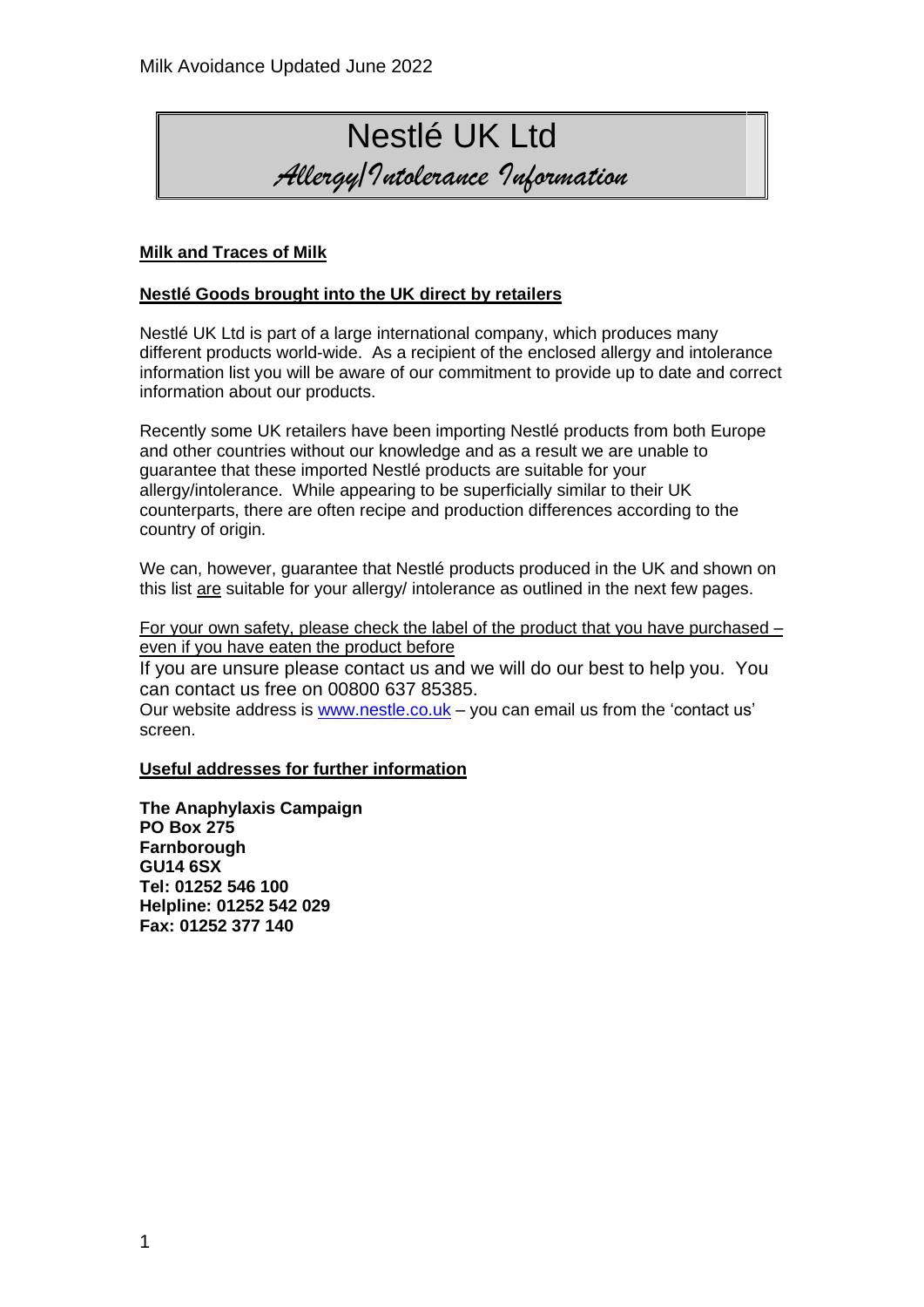## **Foods Suitable for a Milk Avoidance Diet**

The products listed below do not contain any ingredients of milk origin. Products listed in **bold** are recent additions/alterations.

Where milk is used in one of our products this will be declared on the label as an ingredient in the ingredients listing. If the product does not contain milk but has been manufactured in an area where it may have come into contact with milk or milk-containing products, the statement 'may contain milk traces' will be present at the end of the ingredients list.

If you require any further information regarding any of our products, please contact:

Consumer Services, Nestle UK Ltd, Freepost, York, YO91 1XY Tel: 00800 637 85385 Email[: consumer.services@uk.nestle.com](mailto:consumer.services@uk.nestle.com) Please check our website <https://www.nestle.co.uk/en-gb> for regular updates.

| Product                            | <b>Suitable for Milk Avoidance Diet</b> |
|------------------------------------|-----------------------------------------|
| <b>Beverages</b>                   |                                         |
| Nescafe Azera                      | Americano, Intenso, Decaff, Espresso    |
| Azera Nitro                        | Americano                               |
| Nescafe Alta Rica                  | Alta Rica                               |
| Nescafe Black Gold                 | <b>Black Gold</b>                       |
| Nescafe Blend 37                   | Blend 37                                |
| Nescafe Cap Colombia               | Cap Colombia                            |
| Nescafe Dolce Gusto                | Espresso                                |
|                                    | <b>Espresso Decaff</b>                  |
|                                    | <b>Espresso Ristretto</b>               |
|                                    | Espresso Intenso                        |
|                                    | Espresso Barista                        |
|                                    | Aroma                                   |
|                                    | Cafe Crema Grande                       |
|                                    | Cafe Grande Intenso                     |
|                                    | Americano                               |
|                                    | Lungo Mild                              |
|                                    | Lungo                                   |
|                                    | Lungo Decaff                            |
|                                    | <b>Almond Flat White</b>                |
|                                    | Oat Flat White                          |
|                                    | <b>Coconut Flat White</b>               |
| <b>Starbucks for Nescafe Dolce</b> |                                         |
| Gusto                              | <b>Blonde Espresso Roast</b>            |
|                                    | Veranda Blend Americano                 |
|                                    | House Blend Americano                   |
|                                    | Columbia Espresso                       |
| <b>Nescafe Gold Sachets</b>        | Oat Latte                               |
|                                    | <b>Almond Latte</b>                     |
|                                    | Coconut Latte                           |
| Nescafe Espresso                   | Espresso                                |
| Nescafe Fine Blend                 | Fine Blend                              |
| Nescafe Gold Blend                 | Gold Blend                              |
|                                    | <b>Gold Blend Decaff</b>                |
|                                    | <b>Gold Blend Crema</b>                 |
|                                    | Gold Organic                            |
| Nescafe International              | <b>International Roast</b>              |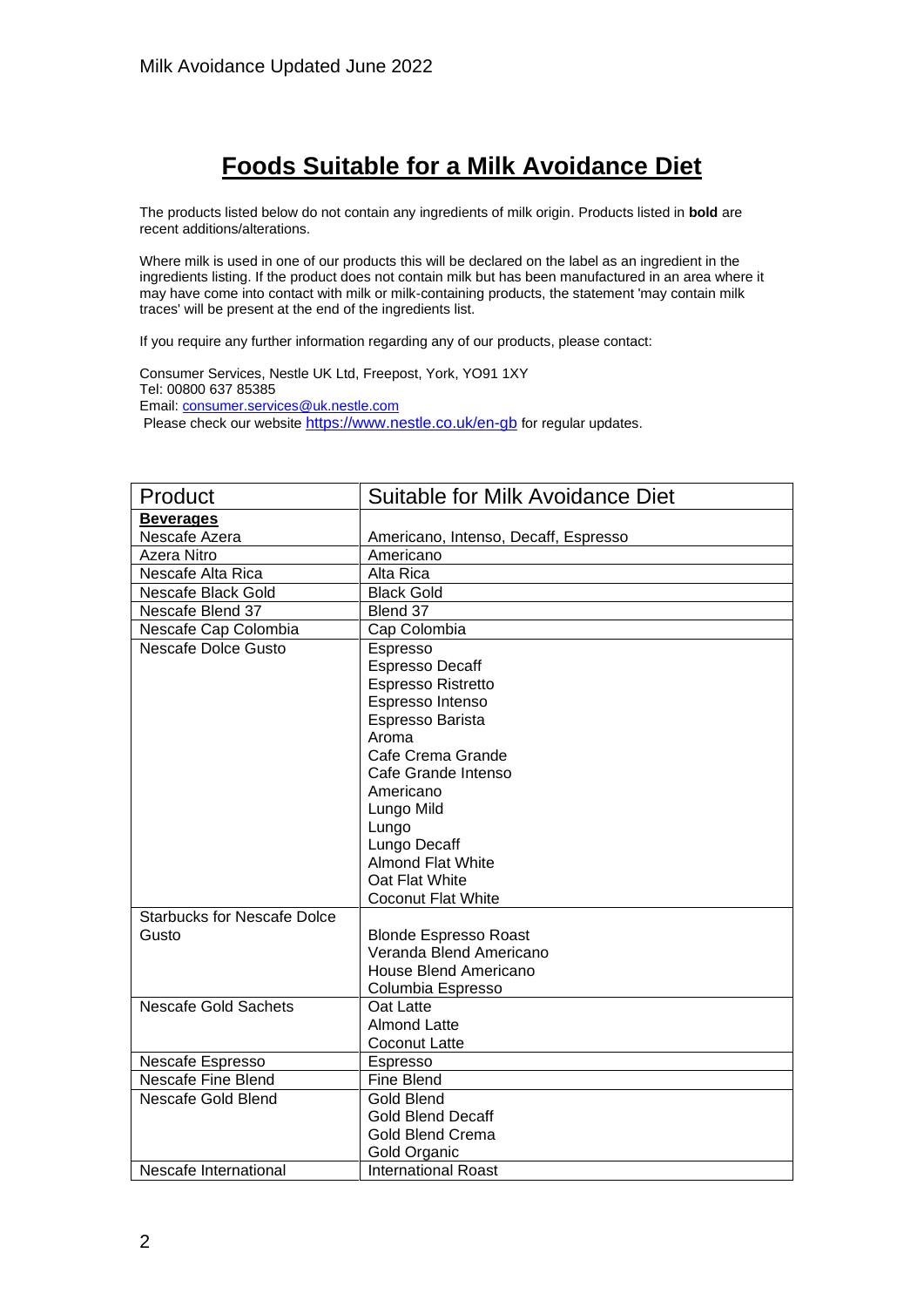| Nescafe Original | Original                     |
|------------------|------------------------------|
|                  | <b>Original Decaff</b>       |
| Nesquik Powder   | Strawberry tub               |
|                  | Chocolate tub                |
|                  | Banana tub                   |
|                  | Chocolate 30% less sugar     |
| <b>Starbucks</b> | Roast & Ground, Whole Bean   |
| Wunda            | <b>Original, Unsweetened</b> |
|                  |                              |

| <b>Confectionery</b> |                       |
|----------------------|-----------------------|
| Polo                 | Polo Mints Original   |
|                      | <b>Polo Fruits</b>    |
|                      | <b>Polo Spearmint</b> |
|                      | Polo Sugar Free Mints |

| <b>Rowntrees Confectionery</b> | <b>Rowntrees Fruit Gums</b>                         |
|--------------------------------|-----------------------------------------------------|
|                                | Rowntrees Fruit Pastilles Original,                 |
|                                | Rowntrees Fruit Pastilles 30% less sugar            |
|                                | Rowntrees Jelly Tots                                |
|                                | Rowntrees Pick & Mix                                |
|                                | Rowntrees Randoms, Squish'ems, Foamies              |
|                                | Rowntrees Randoms 30% less sugar                    |
|                                | Randoms Sours                                       |
|                                | <b>Randoms Squidgy Swirls</b>                       |
|                                | Rowntrees Fruit Pastilles Strawberry & Blackcurrant |
|                                | Rowntrees Fruit Pastilles Berries & Cream           |
| Yes! Bars                      | Apple & Beetroot                                    |
|                                | Lemon & Quinoa                                      |

| Maggi 2 minute noodles | Chatpata                                                                                                                                                                                                                                                   |
|------------------------|------------------------------------------------------------------------------------------------------------------------------------------------------------------------------------------------------------------------------------------------------------|
| <b>Maggi Sauce</b>     | Hot & Sweet Chilli                                                                                                                                                                                                                                         |
|                        | Masala Chilli                                                                                                                                                                                                                                              |
|                        | Tamarina                                                                                                                                                                                                                                                   |
| Maggi Liquid Seasoning | Original                                                                                                                                                                                                                                                   |
| <b>Mezeast</b>         | Middle Eastern Tahini Sesame Squeezy Sauce<br>Middle Eastern Pomegranate Squeezy Sauce<br>Middle Eastern Toum Garlic Squeezy Sauce<br>Middle Eastern Harissa Spicy Chilli Cooking Paste<br>Middle Eastern Muhammara Walnut Tomato Paprika<br><b>Spread</b> |
| <b>Garden Gourmet</b>  | <b>Mediterranean Fillet Pieces</b><br><b>Sensational Mince</b><br><b>Sensational Cumberland Sausage</b><br><b>Sensational Burger</b>                                                                                                                       |